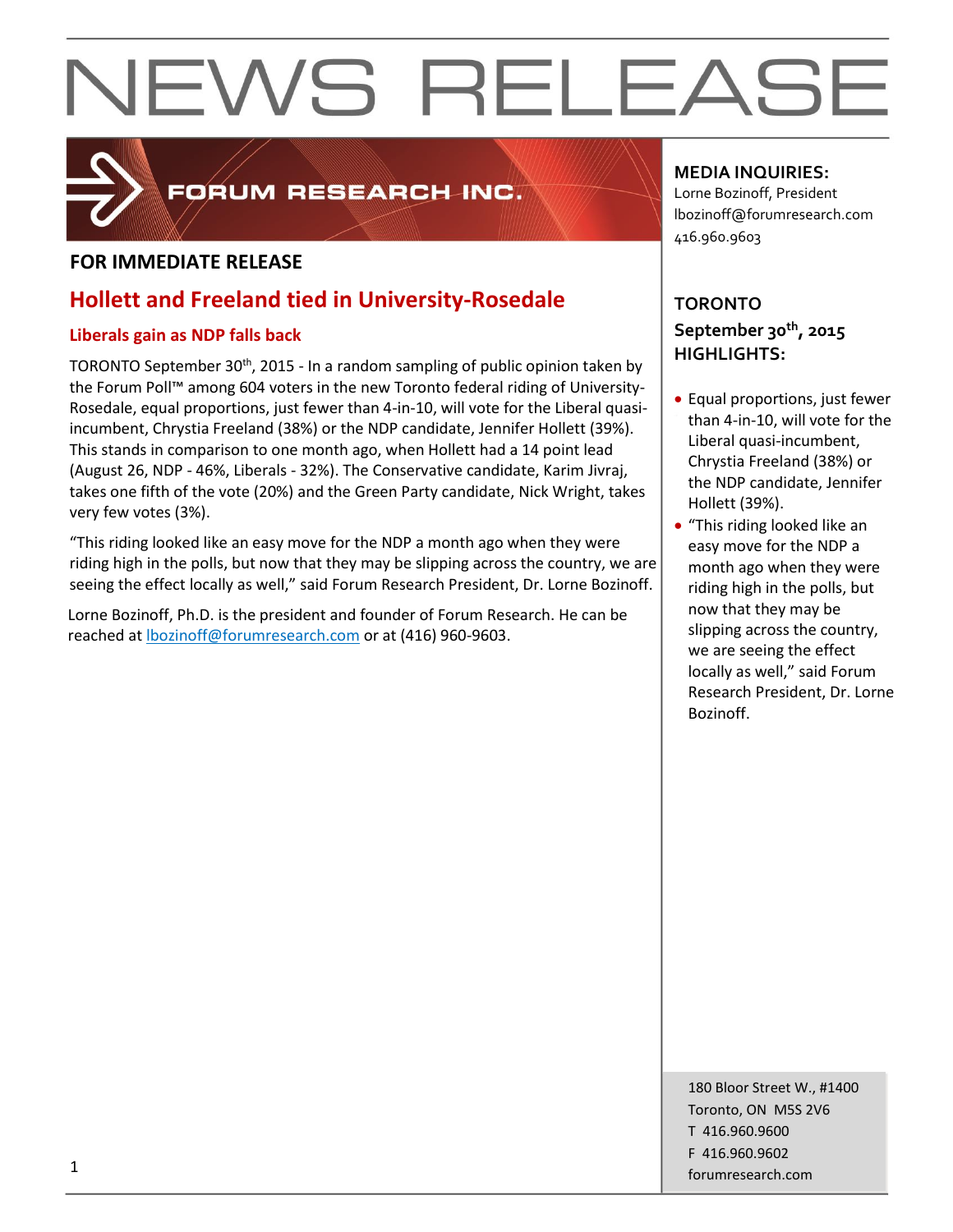

# FORUM RESEARCH INC.

#### **Methodology**

The Forum Poll™ was conducted by Forum Research with the results based on an interactive voice response telephone survey of 604 randomly selected voters in Toronto, Ontario. The poll was conducted on September 30<sup>th</sup>, 2015**.** 

Results based on the total sample are considered accurate +/- 4%, 19 times out of 20. Subsample results will be less accurate. Margins of error for subsample (such as age, gender) results are available at [www.forumresearch.com/samplestim.asp](http://www.forumresearch.com/samplestim.asp)

Where appropriate, the data has been statistically weighted by age, region, and other variables to ensure that the sample reflects the actual population according to the latest Census data.

This research is not necessarily predictive of future outcomes, but rather, captures opinion at one point in time. Each party's success at the ballot box will depend on their success at getting out the vote. Forum Research conducted this poll as a public service and to demonstrate our survey research capabilities. Forum houses its poll results in the Data Library of the Department of Political Science at the University of Toronto.

With offices across Canada and around the world, 100% Canadian-owned Forum Research is one of the country's leading survey research firms. This Forum Poll™and other polls may be found at Forum's poll archive at [www.forumresearch.com/polls.asp](http://www.forumresearch.com/polls.asp)

**MEDIA INQUIRIES:**

Lorne Bozinoff, President lbozinoff@forumresearch.com 416.960.9603

**TORONTO September 30th, 2015**

180 Bloor Street W., #1400 Toronto, ON M5S 2V6 T 416.960.9600 F 416.960.9602 example to the contract of the contract of the contract of the contract of the contract of the contract of the contract of the contract of the contract of the contract of the contract of the contract of the contract of the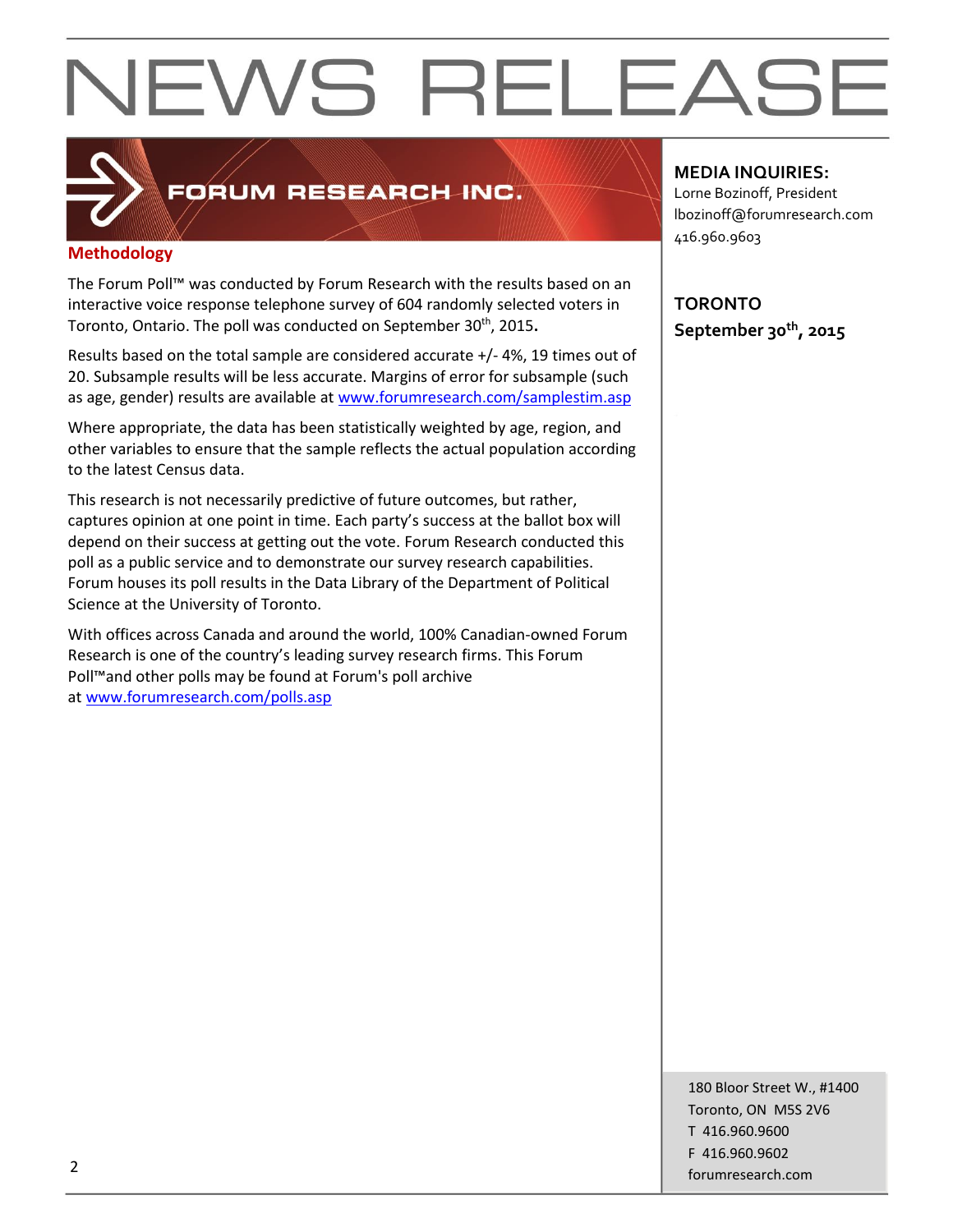### *Federal Vote Preference*

*'A federal election has been called for Monday, October 19. Which party´s candidate are you most likely to vote for in this election in your riding of University-Rosedale?'+ 'Even though you may not have made up your mind, which party´s candidate are you leaning towards at this time?'*

FORUM RESEARCH INC.

#### *[Decided/Leaning]*

#### *Age / Gender*

| %                          | <b>Total</b> | $18 - 34$ | 35-44          | 45-54       | 55-64          | $65+$          | <b>Male</b> | <b>Female</b>  |
|----------------------------|--------------|-----------|----------------|-------------|----------------|----------------|-------------|----------------|
| Sample                     | 577          | 37        | 54             | 89          | 106            | 291            | 266         | 311            |
| Karim Jivraj, Conservative | 20           | 29        | 15             | 18          | 18             | 19             | 24          | 16             |
| Chrystia Freeland, Liberal | 38           | 29        | 33             | 36          | 43             | 48             | 36          | 41             |
| Jennifer Hollett, NDP      | 39           | 38        | 46             | 42          | 37             | 32             | 38          | 40             |
| <b>Nick Wright, Green</b>  | 3            | 3         | 6              | 4           | $\overline{2}$ | $\mathbf{1}$   | 3           | $\overline{4}$ |
| <b>Another party</b>       | $\Omega$     | $\Omega$  | $\overline{0}$ | $\mathbf 0$ | $\mathbf 0$    | $\overline{0}$ | $\Omega$    | $\overline{0}$ |

#### *Income*

| %                                    | <b>Total</b>   | $<$ \$20 $K$   | $$20-$<br><b>\$40K</b> | $$40-$<br><b>\$60K</b> | $$60-$<br><b>\$80K</b> | \$80-<br>\$100K | \$100-<br><b>\$250K</b> |
|--------------------------------------|----------------|----------------|------------------------|------------------------|------------------------|-----------------|-------------------------|
| Sample                               | 577            | 40             | 54                     | 59                     | 70                     | 57              | 128                     |
| Karim Jivraj,<br><b>Conservative</b> | 20             | 35             | 24                     | 14                     | 27                     | 14              | 16                      |
| Chrystia Freeland,<br><b>Liberal</b> | 38             | 15             | 22                     | 29                     | 33                     | 52              | 39                      |
| Jennifer Hollett, NDP                | 39             | 49             | 47                     | 48                     | 40                     | 32              | 43                      |
| <b>Nick Wright, Green</b>            | $\overline{3}$ | $\overline{2}$ | $\overline{7}$         | 9                      | $\mathbf{1}$           | $\overline{2}$  | $\overline{2}$          |
| Another party                        | $\overline{0}$ | $\overline{0}$ | $\Omega$               | $\mathbf{0}$           | $\mathbf{0}$           | $\mathbf{0}$    | $\mathbf{0}$            |

#### 180 Bloor Street W., #1400 Toronto, ON M5S 2V6 T 416.960.9600 F 416.960.9602 forumresearch.com and the set of the set of the set of the set of the set of the set of the set of the set of the set of the set of the set of the set of the set of the set of the set of the set of the set of the set of th

#### **MEDIA INQUIRIES:**

Lorne Bozinoff, President lbozinoff@forumresearch.com 416.960.9603

### **TORONTO September 30th, 2015**